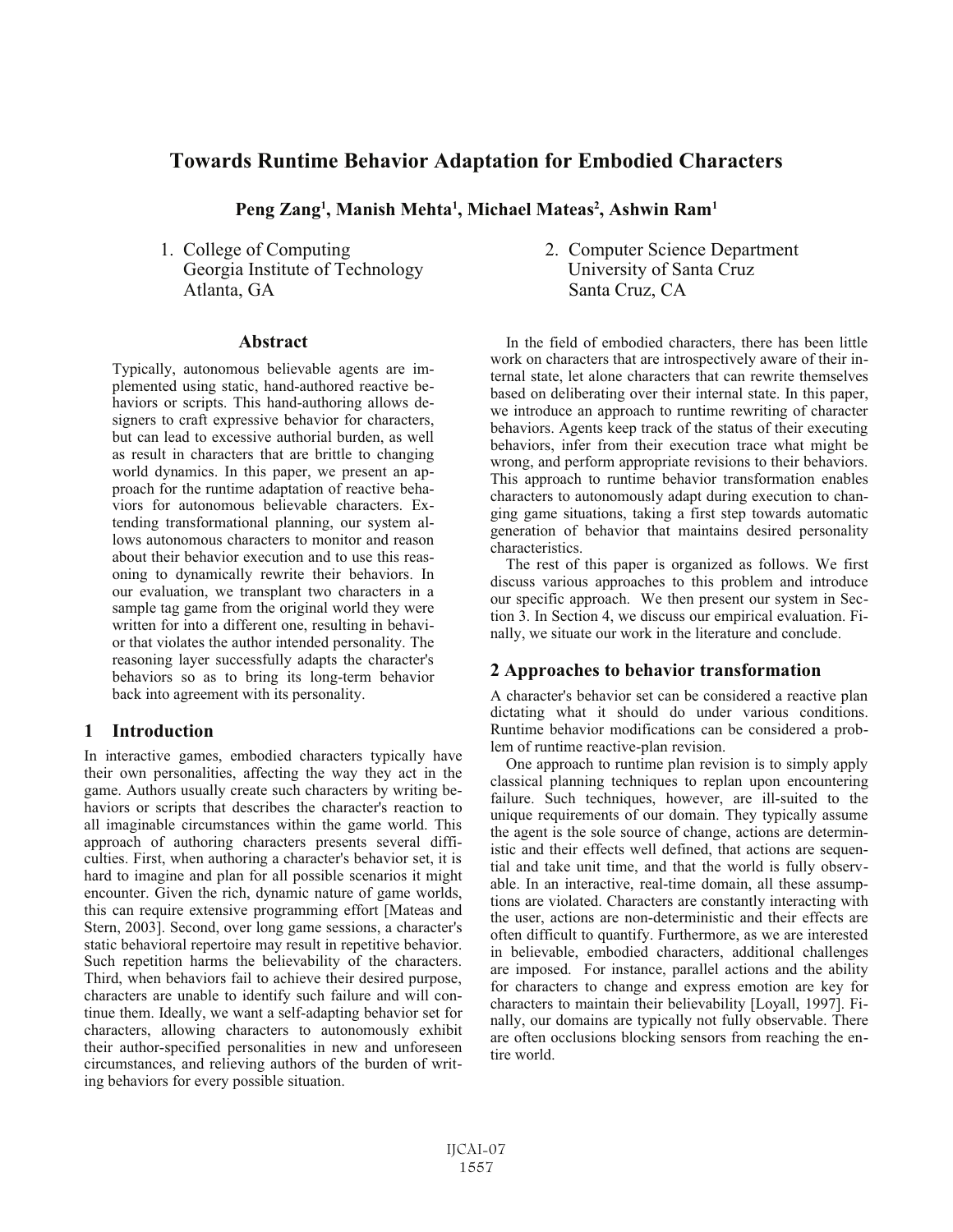Some of the more recent work in planning has focused on relaxing these assumptions. Conditional planners such as Conditional Non Linear Planner [Peot and Smith, 1992] and Sensory Graph Plan [Weld et. al, 1998] support sensing actions so that during execution, changing environmental influences can be ascertained and the appropriate conditional branch of the plan taken based on the sensor values. Unfortunately, as the number of sensing actions and conditional branches increase, the size of the plan will grow exponentially. These techniques are mostly suited to deterministic domains with occasional exogenous or non-deterministic effects, not to continuously changing interactive domains.

Approaches that deal best with exogenous events and non-determinism are decision-theoretic planners. These planners share much with reinforcement learning, commonly modeling the problem as a Markov decision process (MDP) and focusing on learning a policy. Partially observable MDPs can be used when the world is not fully observable. These approaches, however, require a large number of iterations to converge and only do so if certain conditions are met. In complex game domains, these techniques are intractable. Physical states alone are complex, upon adding game state information and the status, level and internal states of various characters, the state space quickly grows untenable. Further, these approaches generalize poorly. An interactive player can significantly change the virtual world; a learned static policy cannot be re-trained online during actual game play to accommodate such changes. Finally, these approaches invariably require significant engineering of for example, the state space and reward signal to make its application feasible. They provide poor affordances for authorial-specified, expressive control of behavior. In game worlds, it is imperative that game designers retain control of the overall flavor of character behavior.

Transformational planning (TP) is an approach that can potentially deal with the complexity and nondeterminism of our problem domain. This technique isolates itself from the difficulties in the problem domain by focusing on reasoning about the plan itself. In TP, the goal is not to reason about the domain to generate a plan but to reason about a failing plan and transform it so as to fix the failing case without breaking the rest. This insight is key, but we cannot directly apply such a technique. TP is generally applied to plans consisting of STRIPS operators (or plan languages that provide relatively minor extensions of STRIPS); it is unsuitable for rich reactive planning languages such as ABL (see Section 3). Thus we developed novel behavior transformations and techniques for blame assignment, extending TP such as to enable us to leverage this approach in our system.

## **3. Behavior Transformation System**

Before detailing our approach and system, we first present our game scenario which will help frame our discussion. Our current game scenario consists of two embodied characters named Jack and Jill. They are involved in a game of Tag where they chase the character who is "It" around the game area. Each character has its own personality that affects the way they approach play. Jack for example, likes to

daydream and is not particularly interested in the game. If he has to play he would prefer to hide somewhere where he can relax. Jill on the other hand, likes to be the center of attention. She is bored if she is not being chased or chasing someone. The behaviors authored for each character reflect their personalities. Each character's behavior library currently consists of about 50 behaviors and contains approximately 1200 lines of ABL code (see below). Our system (see Figure 1) is composed of a reactive layer which handles the real-time interactions, and a reasoning layer responsible for monitoring the character's state and making repairs as needed.



Figure 1: The figure shows the architectural diagram for our behavior transformation system.

#### **3.1 The Reactive Layer**

Our game environment presents a certain set of challenges for the reactive layer. First, a real-time game domain requires the reactive layer to have a fast runtime processing component with a short sense-decide-act loop. Second, the game world's interactive nature entails that the reactive layer handles conditional execution appropriately and provide the ability to support varying behaviors under different situations at runtime. Finally, for game worlds containing embodied, believable characters, the reactive layer must provide support for the execution of multiple, simultaneous behaviors, allowing characters to gaze, speak, walk around, gesture with their hands and convey facial expressions, all at the same time.

To meet these requirements for our domain we use A Behavior Language (ABL) as the reactive layer. ABL is explicitly designed to support programming idioms for the creation of reactive, believable agents [Mateas and Stern, 2004]. Its fast runtime execution module makes it suitable for real-time scenarios. ABL is a proven language for believable characters, having been successfully used to author the central characters Trip and Grace for the interactive drama Facade [Mateas and Stern, 2003]. To facilitate our discussion of the reasoning layer, we first describe ABL.

#### 3.1.1 ABL as a programming Language

A character authored in ABL is composed of a library of behaviors, capturing the various activities the character can perform in the world. Behaviors are dynamically selected to accomplish goals - different behaviors are appropriate for accomplishing the same goal in different contexts. For ex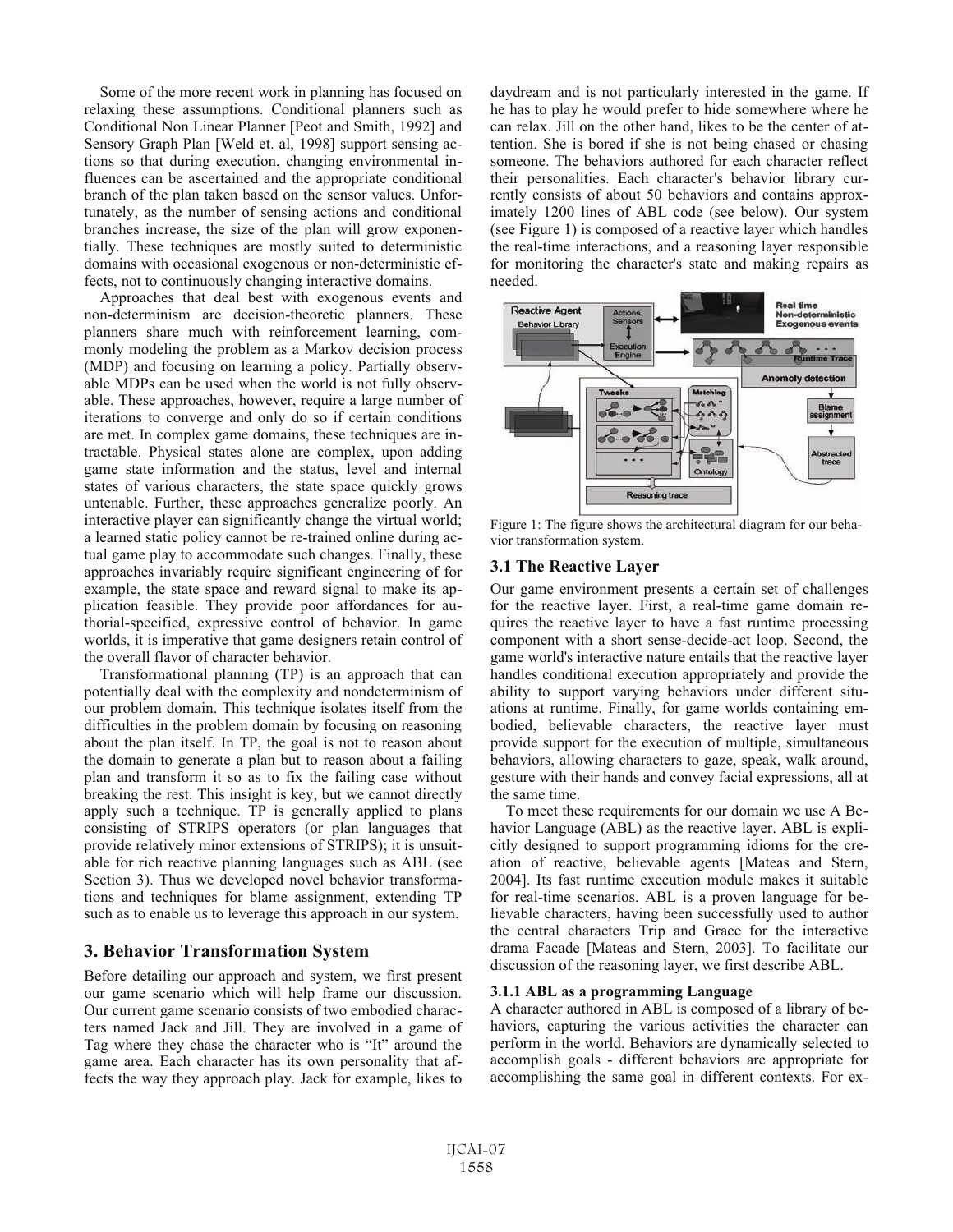ample, the goal of expressing anger can be accomplished through either a behavior that screams or a behavior that punches a hole in the wall. Behaviors themselves consist of a collection of sequential or parallel steps. Steps can be subgoals, mental acts (bits of computation, often used to update character memory), or primitive acts (actions, such as performing an arm gesture, that are native to the game world). The currently active goals and behaviors are captured in an intention structure called the active behavior tree. During execution, steps may fail (e.g. no behavior can be found to accomplish a subgoal, or a physical act fails in the game world), potentially causing the enclosing behavior to fail. ABL provides numerous step and behavior annotations that modify the cascading effects of success and failure. When a behavior fails, ABL typically attempts to find an alternate behavior to accomplish the goal; if no appropriate alternative behavior is found, the goal fails. Behavior preconditions are used to find appropriate behaviors for accomplishing a goal in the current context. Continuously monitored conditions, such as context conditions and success tests, provide immediate, reactive response. The various kinds of conditions test against working memory, which contains various working memory elements (WMEs) that encode both currently sensed information and agent-specific internal state (e.g. emotional state).

#### 3.2.2 ABL as a runtime execution architecture

ABL's runtime execution module acts as the front-end for communication with the game environment. It constantly senses the world, keeps track of the current game state, updates the active behavior tree and initiates and monitors primitive actions in the game world. Furthermore, the runtime system provides support for meta-behaviors that can monitor (and potentially change) the active behavior tree. For our reasoning module, we have utilized this metareasoning capability of ABL to trace agent execution. We also modified ABL's runtime system and compiler so that behaviors generated by the reasoning layer can be reloaded.

## **3.2 The Reasoning Laver**

The reasoning layer consists of two components. The first component tracks long-term patterns in the character's behavior execution and detects violations of the author-specified behavior contract (see below). When a contract violation is detected, it uses the execution trace to perform blame assignment, identifying one or more behaviors that should be changed. The second component applies behavior modification operators so as to repair the offending behaviors identified during blame assignment.

#### 3.2.1 Anomaly detection and blame assignment

One of the essential requirements of a reasoning system responsible for runtime behavior modification is to detect when modification should be carried out. We need a way for authors to specify contracts about long-term character behavior; when the contract is violated, the reasoning layer should modify the behavior library. To accomplish this, we use a simple emotion model based on Em. an OCC model of emotion [Reilly, 1996]. Emotion values serve as compact representations of long-term behavior. The author specifies personality-specific constraints on behavior by specifying nominal bounds for emotion values. When an emotion value exceeds the bounds specified by the author, this tells the reasoning layer that the current behavior library is creating inappropriate long-term behavior and that it should seek to assign blame and change its behavior. At runtime, a character's emotional state is incremented when specific behaviors, annotated by the author, succeed or fail. The emotion increment value per behavior is defined by the author as part of specifying the character personality.

A second requirement on the reasoning module is to determine the behavior(s) that should be revised in response to a violation of the personality contract (in our case, an emotion value exceeding a bound). This process involves analyzing the past execution trace and identifying the behavior with the maximal contribution to the out-of-bound emotion value, amortized over time, as the responsible behavior.

#### 3.2.2 Reasoning about traces

Once the reasoning module has detected the behavior(s) that need to be modified, the next step is to identify the appropriate set of behavior modification operators (also called tweaks) that can be applied to the offending behavior(s). We would like our behavior modification operators to be as domain-independent as possible. However, domain-specific knowledge about particular game worlds is necessary in order to reason about which operators to apply to a given behavior. Rather than rolling such knowledge into the operators, we factor it into author-provided declarative knowledge about the character's behavior library. This declarative knowledge consists of two parts: annotations on the behaviors themselves (see Table 1 for a subset of the annotations used in our current system) and an ontological description of the behaviors, their types, their relationships, and what they accomplish (see Figure 2 for a subset of the ontology).

| <b>Annotation</b> | <b>Meaning</b>                                                                                                                                                                                                                                                                                         |
|-------------------|--------------------------------------------------------------------------------------------------------------------------------------------------------------------------------------------------------------------------------------------------------------------------------------------------------|
| SMF/S             | Semantically Meaningful Failure/Success: failure/suc-<br>cess of this behavior implies something that the goal is<br>important in the game world wrt. author intent ( <i>Avoidit</i> -<br><i>Person</i> shown in Fig 6 is SMF because it is important<br>to avoid the person who is "it" in the game). |
| FI                | Fully Implementing: the behavior in and of itself is a<br>complete and independent method of achieving goal.                                                                                                                                                                                           |

Table 1: Some example annotations.



Figure 2: The figure shows the concepts hierarchy and relationships used during the tweaking process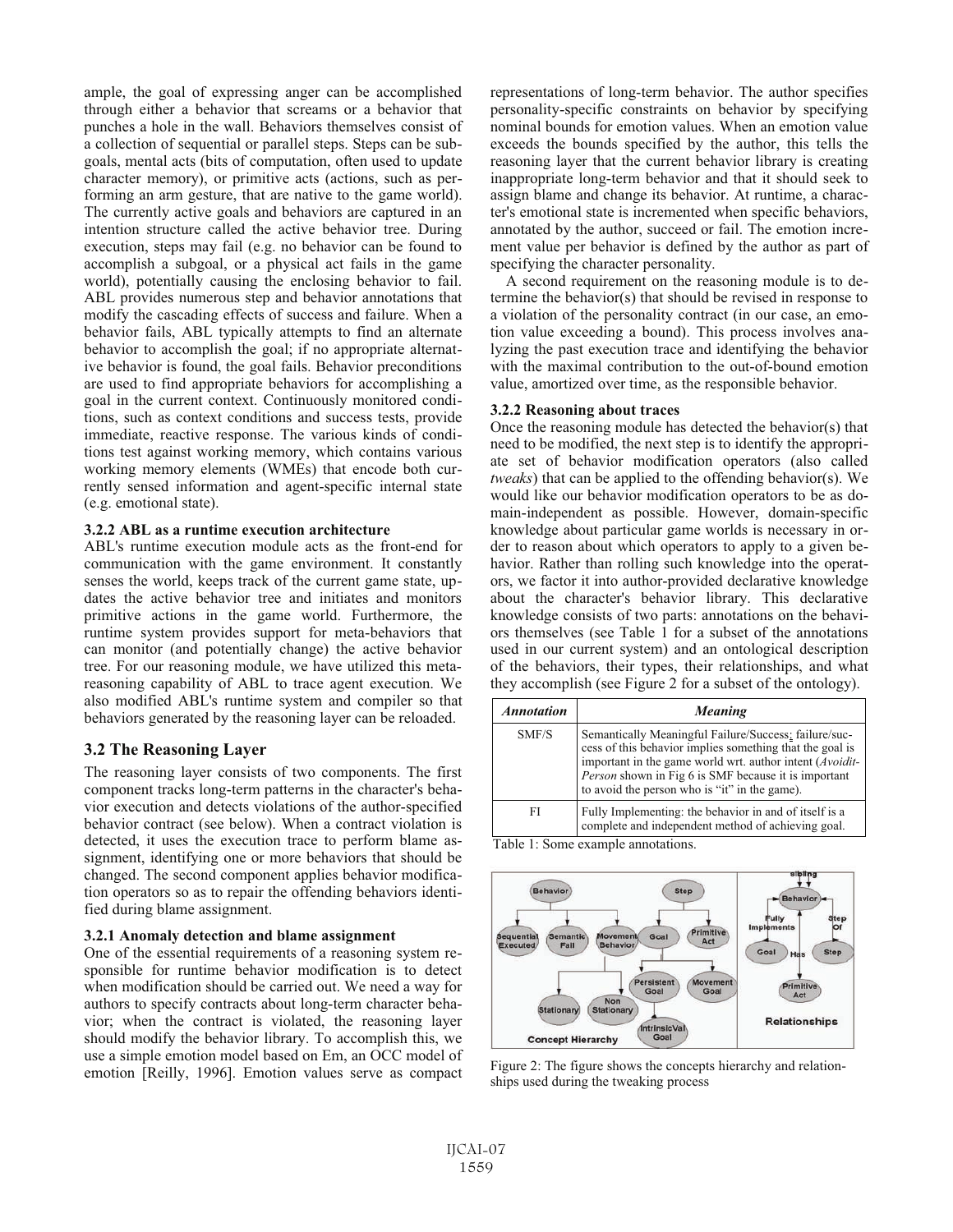| <b>Failure Pattern</b>                                       | <b>Behavior Modification Operator (modops)</b>                                                |
|--------------------------------------------------------------|-----------------------------------------------------------------------------------------------|
| Insufficiently instantiated goal. Goal must be SMF           | Loosen preconditions of behavior closest to matching (or a clone thereof)                     |
| Failing goal, all behaviors fail. Goal must have the annota- | Recursively fix one of the failing behaviors (or a clone thereof)                             |
| tion SMF. Modops only applicable to MBIG behaviors.          | If some behaviors are never run, try loosening preconditions of those behaviors (or a clone). |
|                                                              | Modify goal annotations (eg. priority of the goal)                                            |
| Failing sequential behavior. Behavior must be SMF            | Replace failing step with a sibling (closest equivalent behavior from the ontology)           |
|                                                              | Modify step annotations or change its parameters                                              |
|                                                              | Remove failing step or reorder steps                                                          |
| Failing parallel behavior. Behavior must be SMF              | Modify failing step annotations or change its parameters                                      |
|                                                              | Make behavior sequential.                                                                     |
| Continuously repeating behavior.                             | If behavior is part of a persistent goal, halt persistent goal.                               |
|                                                              | Use alternate behavior or alternate parent behavior.                                          |
|                                                              | Recursively fix the behavior itself.                                                          |
|                                                              | Make the stopping condition succeed                                                           |

Table 2: Some example failure patterns and their associated behavior modification operators.

Our system contains a collection of modification operators based on the currently defined ontological categories. Given that blame assignment has provided a behavior to modify, the applicability of a modification operator depends on the role the problematic behavior plays in the execution trace, that is, an explanation of how the problematic behavior contributed to a contract violation. Thus, modification operators are categorized according to failure patterns. The failure patterns provide an abstraction mechanism over the execution trace to detect the type of failure that is taking place. On an implementation level, these failure patterns are encoded loosely as finite state machines that look for patterns in the execution trace. Figure 3 shows an example failure pattern that recognizes when a problematic behavior is repeatedly failing. Table 2 shows the association between modification operators and failure patterns.



Figure 3 : The figure shows a matcher for the failure pattern: persistent failing behavior. In this diagram, <X> denotes the behavior in question, STRT (start), FAIL and ANY (start, fail, succeed) represents the status of the behavior and "after MINFAILs" or "within MINTIME" are conditions

Now that the major components of the reasoning layer have been described, we can provide a brief summary of the behavior modification process. At runtime, the system detects when the author-provided behavior contract has been violated. Once blame assignment has determined the offending behavior, the system uses the failure patterns to explain the behavior's role in the contract violation. This involves matching each of the finite state machines associated with failure pattern against the execution trace.

The set of matching failure patterns provide an associated set of applicable behavior modification operators to try on the offending behavior. The order in which the operators are tried is defined through annotated priority specifications. Operators are tried one at a time until one succeeds (operators can fail if the behavior they are tweaking lacks the structural prerequisites for the application of the operator). The modified behavior is compiled and reloaded into the agent.

## 3.5. An illustrative example

To better understand the inner workings of the reasoning module, let's look at an illustrative example. In our tag game, when Jack is chasing Jill, he will use behavior *RunTowardsPlaver 1* to run towards Jill and tag her when he sees her (see Figure 4). Unfortunately, this behavior fails if Jill is standing on an elevated surface. Although Jack is able to see Jill, he cannot reach her without jumping. The behavior author forgot to handle this case, being either unaware that there were elevated surfaces in the world or perhaps because the world has changed since the characters were authored. Due to this deficiency, behavior RunTowardsPlayer 1 will persistently fail. Since it has been marked with emotion annotations (not shown), Jack's stress level will rise as the behavior persistently fails, eventually going beyond his nominal bounds for stress, triggering the behavior modification reasoning layer.

The reasoning module first analyzes the execution trace. The blame assignment module identifies the responsible behavior by calculating a temporally normalized emotional contribution for each behavior. In the current example, it detects that *RunTowardsPlayer 1* is the offending behavior. Analyzing the trace based on this behavior, the matcher identifies the failure pattern as *continuously repeating beha*vior (Table 2). The set of associated behavior modification operators are then tried. Because the system is unable to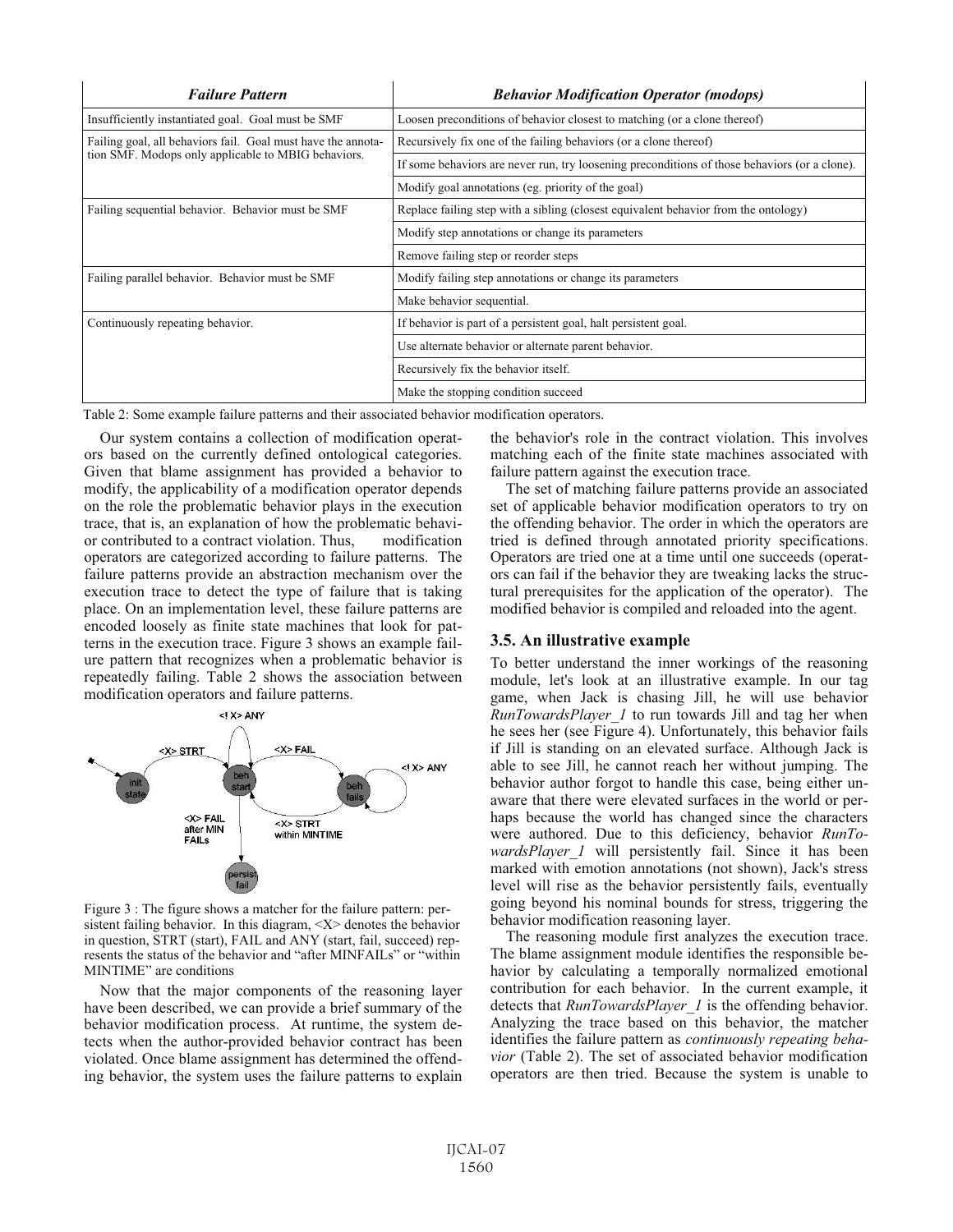find a stopping condition for the parent persistent goal to halt it, nor to find an alternative behavior, the first applicable operator instructs the reasoning module to recursively modify the steps of the behavior itself. Sending this back to the matcher, leads us to the failure pattern Failing Sequential Behavior. The first associated operator is applicable and involves replacing the failing step in the behavior with the closest ontological match that achieves the same purpose. The failing step in our case is *walkto*, which is of type Movement. Querying the ontology, we see that GoToElevatedPosition 1, one of Jack's behaviors defined for him to locate and hide on an elevated platform, is also of type Movement. Thus, we can apply the tweak, replacing the walkto step with GoToElevatedPosition 1. Finally the modified behavior library is reloaded into the character.

```
sequential behavior RunTowardsPlayer(){
 precondition{ (ItWME itPlayerName :: itAgent)
    ! (AgentPositionWME x::x y::y z::z
      objectID == itAgent)act Walkto(x, y, z)}
sequential behavior GoToElevatedPos(double x,
   double y, double z) {
   mental_act{ pathplan_closest(x,y,z);}
   subgoal walkpath();
   act jump();
```
Figure 4: Example behaviors defined in ABL

### **4. Experimental Evaluation**

We evaluated our behavior adaptation system on two handauthored embodied characters, Jack and Jill, designed to play a game of Tag. Jack and Jill were initially authored by people on a different research project. This provided a great opportunity for us to evaluate our system. Their fixed behavior set must invariably make assumptions about world dynamics and thus will be ineffective at maintaining personality invariants in the face of change. If our system can help maintain those invariants then it is an effective means of behavior adaptation.

Specifically, we provided emotion annotations by associating a stress emotion with being chased and placing nominal bounds on stress, specifying a contract on Jack's intended personality. We then tested whether our system is able to successfully modify the behavior library to changing environments. In our experiment, we simulated a changing world by moving the tag agent whose behaviors had been built for a specific map into a larger and sparser version.

Our experimental procedure involves first running the game scenario without the adaptation mechanisms and continuously observing Jack's stress level. We then run Jack with the adaptation mechanisms. Figure 5 shows Jack's stress levels averaged over five 10-minute games before adaptation, and with two different behavior libraries modified by our system. Blame assignment found that the behavior *Run Away 1* is responsible for stress exceeding bounds. In the ideal case. Jack would run away for a while, until he was able to escape out of sight, at which point, he would head for a hiding place. Trace analysis however shows that Jack turning around to ensure he is not being followed always fails. Jack is never able to run away and escape out of sight long enough to risk going to a hiding place. This situation tends to occur on our test maps because they are sparse; with fewer obstacles it is more difficult for Jack to ever escape out of sight. As a result, Jack is continuously under immediate pursuit and his stress level quickly exceeds bounds.



Figure 5: The figure shows the results for average stress level from the evaluation experiment

In our runs, the behavior adaptation system found two different modifications that brought stress back in bounds. In the first case, the system changed the AvoidItPerson 3 behavior (see Figure 6) from a sequential behavior to a parallel behavior. Originally the authors had expected Jack to first ensure no one is following before hiding, but the system's change is actually quite reasonable. When pressed, it makes sense to keep running while turning around. If it turns out some one is following you, you can always change course and not go to the secret hiding place. Visually, this change was quite appealing. Jack, when running away, would start strafing towards his hiding place, allowing him to move towards his destination while keeping a look out. Unfortunately, this change was unstable. Due to how Jack navigates, if he cannot see his next navigation point, he will stall (a defect in his navigation behaviors). Surprisingly, even with this defect, Jack with this change is able to stay within his normal stress bounds. We initially assumed this was because the defect happened rarely, but in fact it was the opposite. While running away, Jack was always getting stuck, allowing Jill to tag him. This decreases stress because Jack is not as stressed when he is the pursuer; he can take his time and is not pressed. This change is nevertheless undesirable. Jack is violating an implicit behavior contract that Jack should try to escape when he is "It" and not allow himself to be tagged. The adaptation system essentially found a clever way to take advantage of the under specification of the author's intent. After amending the specifications, our behavior adaptation system found an alternate change: to reorder the steps inside *AvoidItPerson* 3. In the new behavior set, AvoidItPerson 3 first hides and then turns around to en-

```
sequential behavior AvoidItPerson() {
precondition {(ItWME itPlayerName :: itAgent)
        !( AgentPositionWME objectID == itAgent) }
    with(post) subgoal Hide();
    with(post) subgoal TurnAroundEnsureEscape(); }
```
Figure 6: The figure shows the modified behavior